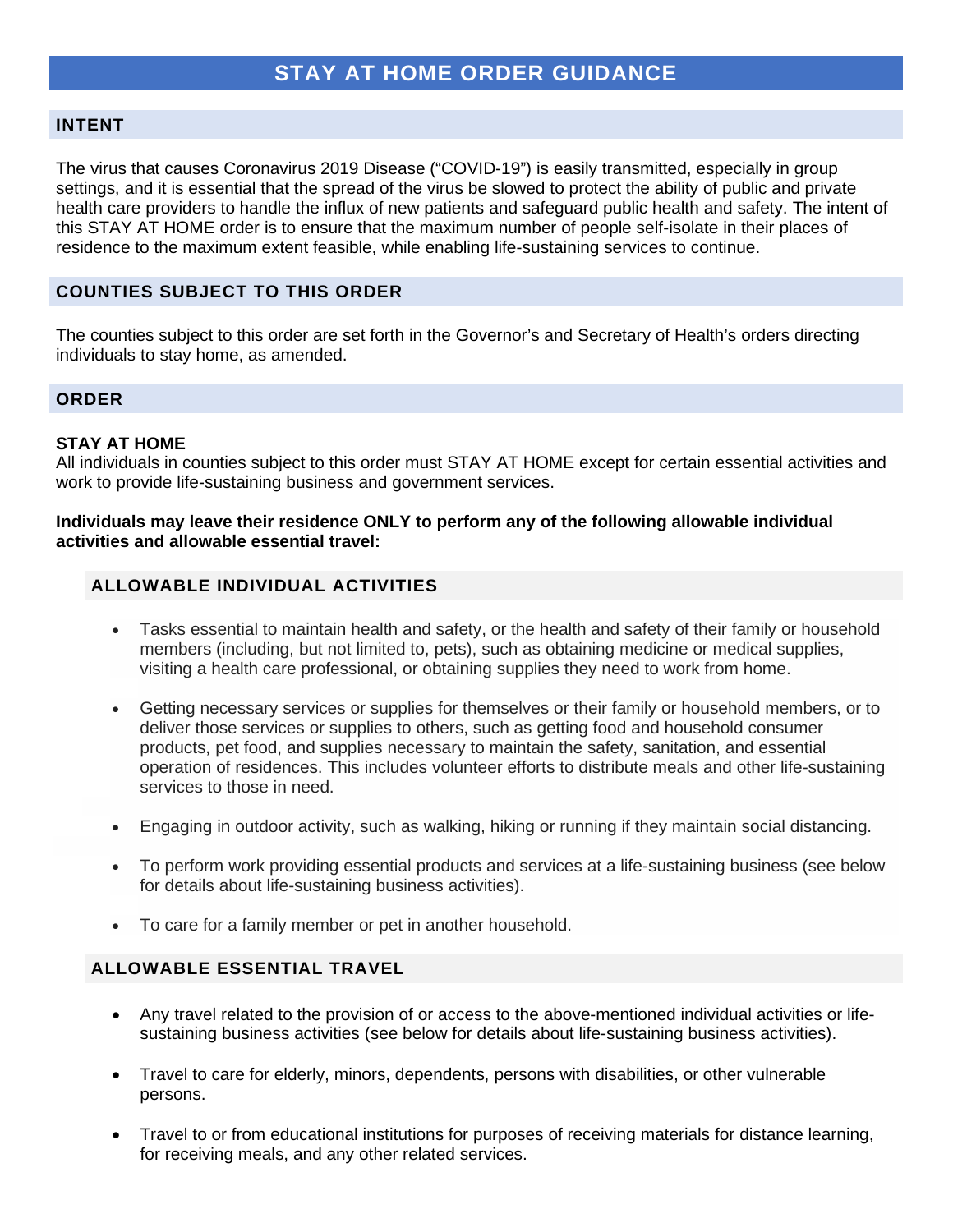- Travel to return to a place of residence from an outside jurisdiction.
- Travel required by law enforcement or court order.
- Travel required for non-residents to return to their place of residence outside the commonwealth.

#### **EXEMPTIONS**

## **LIFE-SUSTAINING BUSINESS ACTIVITIES**

Life-sustaining business activities are exempt from this order. On March 19, Governor Wolf ordered the closure of the physical locations of businesses that are not critical to sustaining life in a pandemic. Businesses can determine whether they are considered a life-sustaining business, and are therefore allowed to continue in-person, physical operations, by first referring to the [Governor's Order](https://www.governor.pa.gov/wp-content/uploads/2020/03/20200319-TWW-COVID-19-business-closure-order.pdf) and the list of life-sustaining business which is [available here.](https://www.scribd.com/document/452547980/UPDATED-LIST-Industry-Operation-Guidance-March-20-2020) This list has been updated to conform with guidance on [Essential Critical Infrastructure](https://www.cisa.gov/publication/guidance-essential-critical-infrastructure-workforce) issued by the [Department of Homeland Security Cybersecurity and](https://www.cisa.gov/identifying-critical-infrastructure-during-covid-19)  [Infrastructure Security Agency advisory.](https://www.cisa.gov/identifying-critical-infrastructure-during-covid-19)

If the answer remains unclear, businesses may email the Department of Community and Economic Development (DCED) for further assistance at the following email account: [ra-dcedcs@pa.gov.](mailto:ra-dcedcs@pa.gov) Inquiries will be answered as promptly as possible.

Businesses that are ordered closed but believe they could help mitigate this crisis by providing a lifesustaining service may [apply for a waiver](https://expressforms.pa.gov/apps/pa/DCED/Waiver-process-keeping-physical-locations-open) to re-open.

*This exemption is subject to continuance of and compliance with the social distancing and other mitigation measures to protect employees and the public, including virtual and telework operations (e.g. work from home) as the primary option when available.*

## **STATE AND LOCAL GOVERNMENTS**

Governments should use best judgment in exercising their authorities and issuing implementation directives and guidance. All such decisions should appropriately balance public health and safety while ensuring the continued delivery of critical services and functions. Government employees and contractors should continue to operate under the direction of their supervisors.

## **INDIVIDUALS EXPERIENCING HOMELESSNESS**

Individuals experiencing homelessness are not subject to this order but are strongly urged to find shelter and government agencies are urged to take steps needed to provide shelter for those individuals.

## **DISPLACED STUDENTS**

International students, foster youth, and any other students who would otherwise experience displacement or homelessness as a result of campus closures are exempt from this order and may remain in campus housing.

Additionally, nothing in this order shall be construed to affect the operations of:

- Health care or medical service providers.
- Access to life-sustaining services for low-income residents, including, but not limited to, food banks.